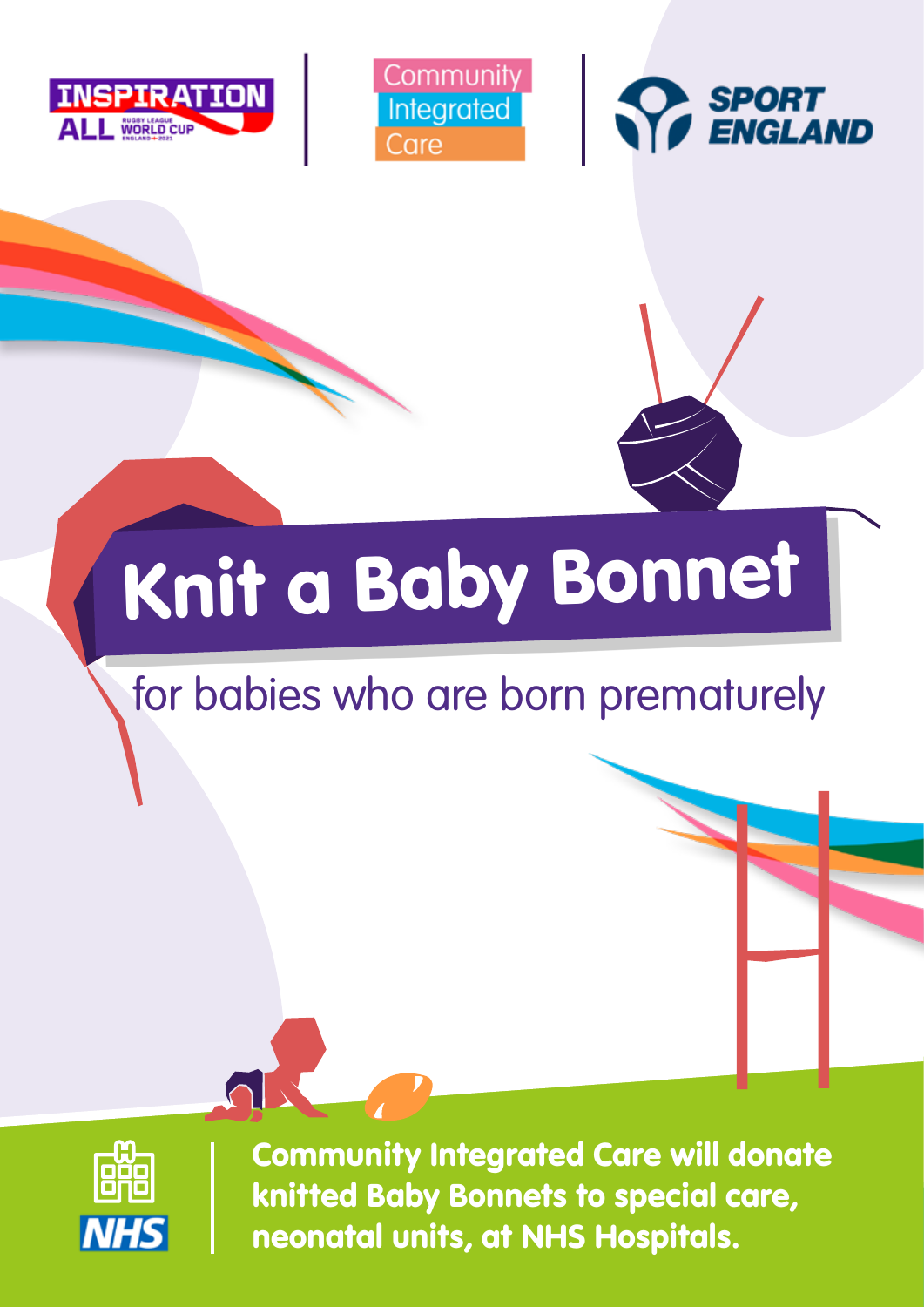Community Integrated Care and the Rugby League World Cup 2021 are inviting people who love to knit, the opportunity to create baby bonnets, for babies born prematurely.

Bonnets will be donated to NHS Hospitals in communities where Rugby League World Cup 2021 fixtures will be hosted. You can send us as many knitted bonnets as you like!

## Did you know?

A Baby Bonnet provides warmth, protection, and cushioning for babies that require extra care and attention. Often, when babies are born prematurely, parents aren't fully prepared for arrival.

By donating a lovely hat for their newborn, we're hoping to reduce the worries of parents.

# Get Involved!

On the following pages, we have provided a knitting pattern to follow, ranging from sizes very small, to large.

Inspired by the vibrant colours of the Rugby League World Cup 2021, we'd like you to use:

#### $\checkmark$  purple superwash wool

 $\checkmark$  superwash merino

This is important, as these wash well and are comfortable for babies. Please **don't** use the following:



 $\times$  Acrylic × Cotton

- × Bamboo
- × Mohair
- × Alpaca

These materials can be irritating for babies and their sensitive skin. Don't worry if you don't have purple, as we are happy with other colours!

## Send us your Baby Bonnets!

Please send your bonnets and a note of your details, packaged by post to:

#### RLWC Baby Bonnets

Community Integrated Care Old Market Court, Miners Way Widnes WA8 7SP

Closing date for submission:

1st October, 2021

We want parents who receive your gift to know that others are thinking of them. We'd be delighted for you to tell us more about who you are and why you have got involved, so that we can pass on the message.

#### Please enclose in your note:

- Your name
- Age
- Contact details (if you want to be contacted by our charity)
- Your community group (if relevant)



### Community **Integrated** Care

This project is supported by Community Integrated Care's ground-breaking RLWC2021 Inclusive Volunteering Programme, which sees people who have care and support needs enjoy exciting volunteering opportunities, with and inspired by the World Cup.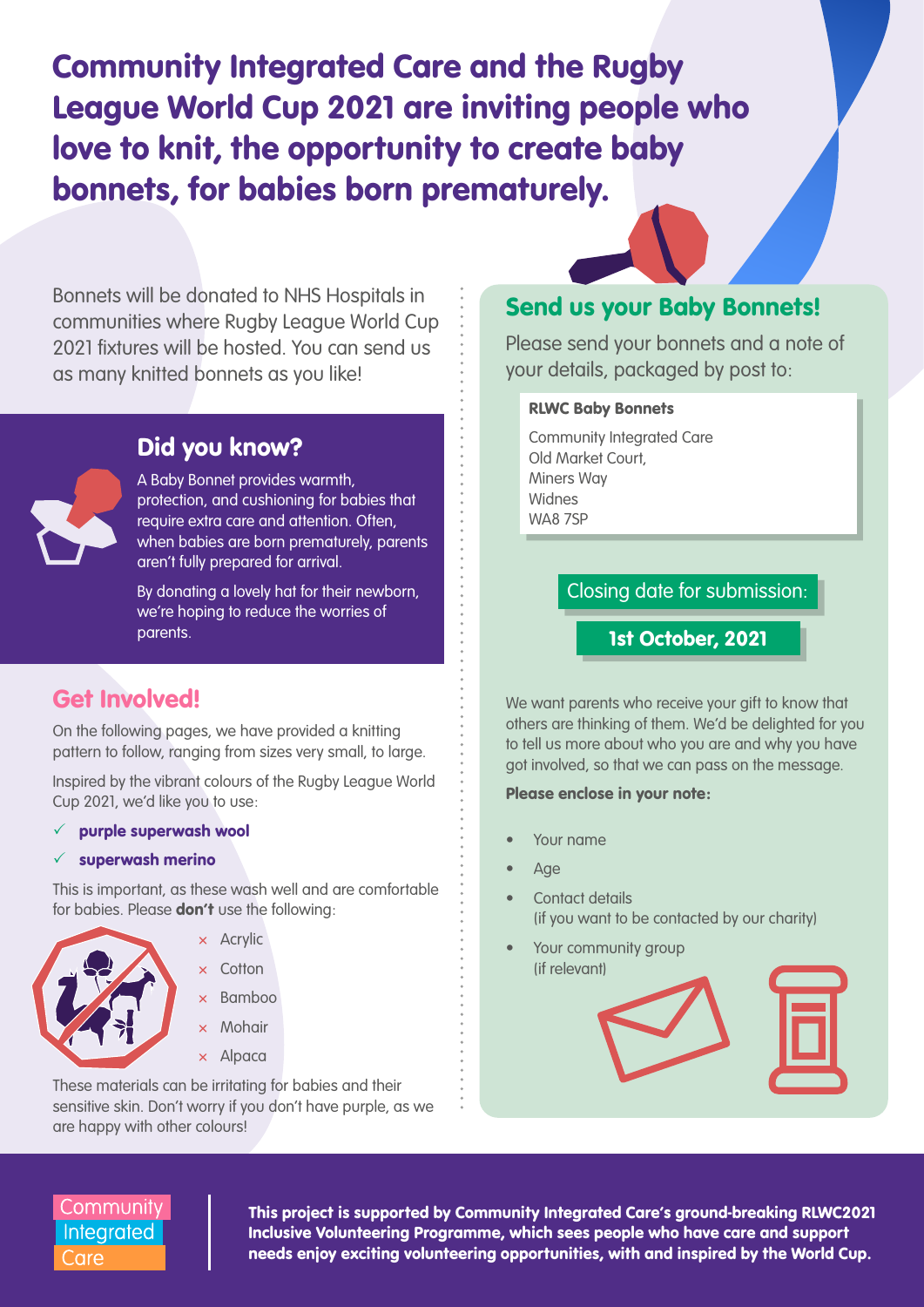# **Instructions**



# Very Small Premature Baby Bonnet

Community<br>
Integrated<br>
Care

**RUGBY LEAGUE<br>WORLD CUP** 

7" circumference, 3½" high

|                                                                                 | Using 4mm needles & DK yarn, cast on 36sts         |         |  |  |
|---------------------------------------------------------------------------------|----------------------------------------------------|---------|--|--|
|                                                                                 | 1st Row: S1, knit to end of row                    |         |  |  |
|                                                                                 | Repeat this row 15 times more                      |         |  |  |
|                                                                                 | 17th Row: S1, knit to end of row                   |         |  |  |
|                                                                                 | 18th Row: S1, purl to last st, k1                  |         |  |  |
|                                                                                 | Repeat the last 2 rows three times more            |         |  |  |
| Shape Top $\sim$                                                                |                                                    |         |  |  |
|                                                                                 | Next Row: *K3, k2tog, repeat from * to last st, k1 | (29sts) |  |  |
|                                                                                 | Next Row: S1, purl to last st, k1                  |         |  |  |
|                                                                                 | Next Row: *K2, k2tog, repeat from * to last st, k1 | (22sts) |  |  |
|                                                                                 | Next Row: S1, purl to last st, k1                  |         |  |  |
|                                                                                 | Next Row: *K1, k2tog, repeat from * to last st, k1 | (15sts) |  |  |
|                                                                                 | Next Row: S1, purl to last st, k1                  |         |  |  |
|                                                                                 | Next Row: K2tog across row to last st, k1          | (8sts)  |  |  |
|                                                                                 | Cut the yarn leaving a 'tail'.                     |         |  |  |
| With a yarn needle, pull the yarn through all the remaining loops and<br>secure |                                                    |         |  |  |
| Sew up side seam and weave in ends.                                             |                                                    |         |  |  |

## Small Premature Baby Bonnet

8" circumference, 4" high

|                                        | Using 4mm needles & DK yarn, cast on 41sts                            |            |  |  |
|----------------------------------------|-----------------------------------------------------------------------|------------|--|--|
|                                        | 1st Row: S1, knit to end of row                                       |            |  |  |
|                                        | Repeat this row 17 times more                                         |            |  |  |
|                                        | 19th Row: S1, knit to end of row                                      |            |  |  |
|                                        | 20th Row: S1, purl to last st, k1                                     |            |  |  |
| Repeat the last 2 rows four times more |                                                                       |            |  |  |
| Shape Top $\sim$                       |                                                                       |            |  |  |
|                                        | Next Row: *K3, k2tog, repeat from * to last st, k1                    | (33sts)    |  |  |
|                                        | Next Row: S1, purl to last st, k1                                     |            |  |  |
|                                        | Next Row: *K2, k2tog, repeat from * to last st, k1                    | $(25s$ ts) |  |  |
|                                        | Next Row: S1, purl to last st, k1                                     |            |  |  |
|                                        | Next Row: *K1, k2tog, repeat from * to last st, k1                    | (17sts)    |  |  |
|                                        | Next Row: S1, purl to last st, k1                                     |            |  |  |
|                                        | Next Row: K2tog across row to last st, k1                             | (9sts)     |  |  |
| Cut the yarn leaving a 'tail'.         |                                                                       |            |  |  |
| secure                                 | With a yarn needle, pull the yarn through all the remaining loops and |            |  |  |
| Sew up side seam and weave in ends     |                                                                       |            |  |  |



Sew up side seam and weave in ends.